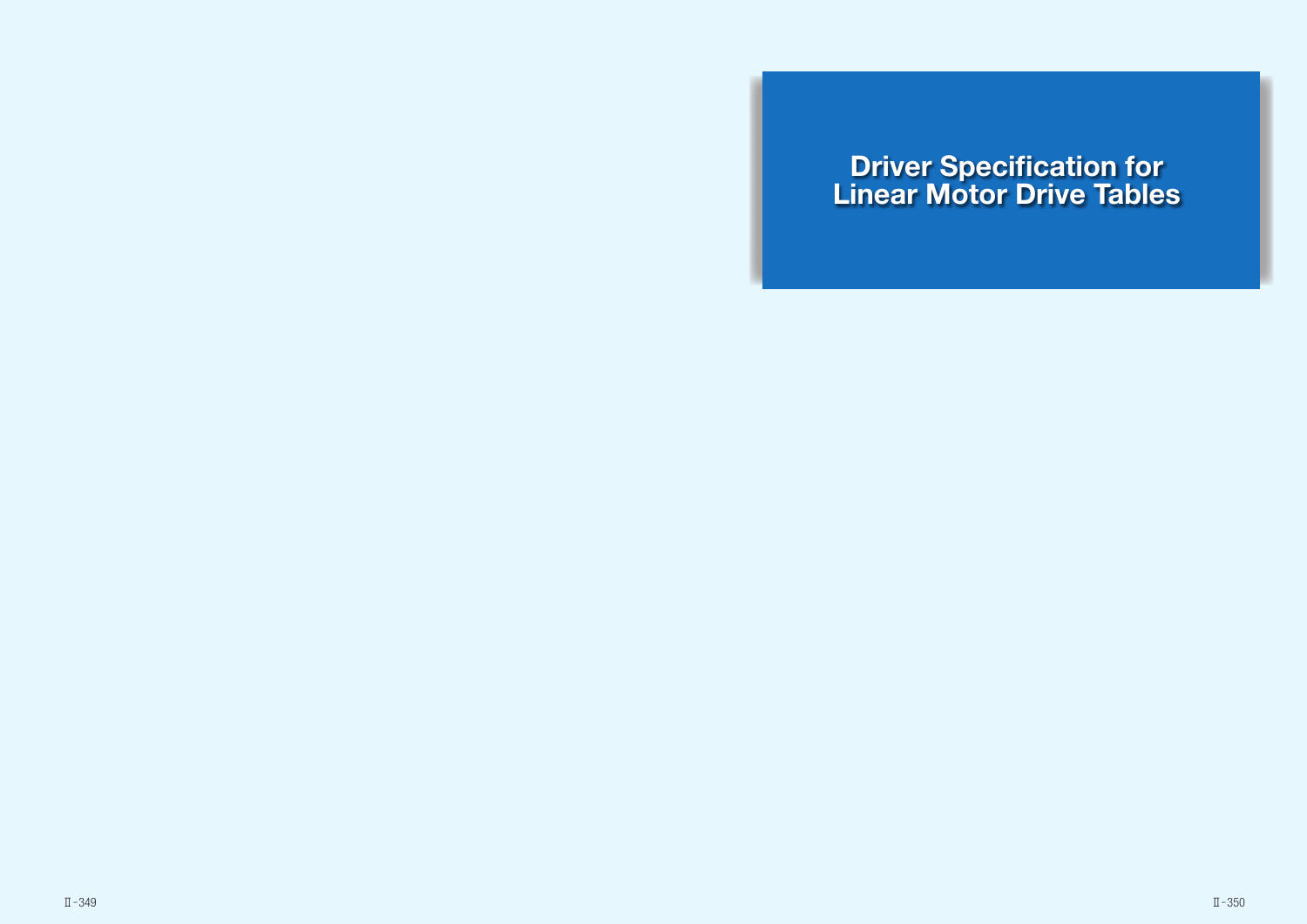# **NCR**

# ■ Specification of driver NCR for NT38V



- The driver and positioning unit are integrated, and the system is miniaturized with its wiring streamlined.
- Higher reliability and usability such as driftless, elimination of adjustment fluctuation, improvement of man-machine interface have been pursued with digital control.
- Easy positioning operation and pulse train operation are supported by mode selection, for applications to wide range of usages.
- Torque control and speed control are available.
- Control suitable for machine rigidity is made possible by full-scale software servo functions such as linear / S-curve acceleration and deceleration, feed forward, torque command filter, gain switching at shutdown and low speed, disturbance compensation control, etc.
- Peripheral devices such as touch panel, higher-level controller, etc. can be connected via serial communication.
- Dedicated editing software can be connected via USB 2.0 (full speed).

#### Table 2 Specifications for NCR

| $\frac{1}{2}$ epochiodrono ionno<br><b>Identification Number</b> |                                                           |                               |                                                                                                                                                                                                                                                                     |  |  |
|------------------------------------------------------------------|-----------------------------------------------------------|-------------------------------|---------------------------------------------------------------------------------------------------------------------------------------------------------------------------------------------------------------------------------------------------------------------|--|--|
| <b>Item</b>                                                      |                                                           |                               | NCR-DDA0A1A-051D-T08                                                                                                                                                                                                                                                |  |  |
|                                                                  | Maximum rated current                                     |                               | 1.1 Arms                                                                                                                                                                                                                                                            |  |  |
|                                                                  | Max. momentary current                                    |                               | 3.3 Arms                                                                                                                                                                                                                                                            |  |  |
| <b>Basic</b>                                                     | Power plant capacity                                      |                               | 0.15kVA                                                                                                                                                                                                                                                             |  |  |
| specification                                                    | control circuit)                                          | Input power (main circuit and | Single-phase AC100~115V (allowable power fluctuation AC90~121V) 50/60Hz $\pm$ 5%                                                                                                                                                                                    |  |  |
|                                                                  | Control method                                            |                               | Three-phase sine wave PWM method                                                                                                                                                                                                                                    |  |  |
|                                                                  | Control mode                                              |                               | Position (position control data / pulse train)                                                                                                                                                                                                                      |  |  |
|                                                                  |                                                           | Pulse train<br>command        | Line driver system is supported The maximum input frequency is indicated below<br>(1) Pulse with 90-degree phase difference: 4Mpps (16Mpps after 4-time multiplication)<br>(2) Directional pulse: 4Mpps (3) Directional + shift pulse: 4 Mpps                       |  |  |
|                                                                  | Command<br>input                                          | Speed control<br>operation    | Analog speed command and internal speed command (3 points)                                                                                                                                                                                                          |  |  |
|                                                                  |                                                           | Torque control<br>operation   | Analog torque command and internal torque command (3 points)                                                                                                                                                                                                        |  |  |
|                                                                  |                                                           | Easy positioning<br>operation | 3 positioning modes: Manual mode / Return to origin mode / Easy positioning mode                                                                                                                                                                                    |  |  |
|                                                                  |                                                           |                               | [8 basic input signal points (initial value)]                                                                                                                                                                                                                       |  |  |
|                                                                  |                                                           |                               | Servo on, reset, command pulse input prohibition, mode selection 1, mode selection 2,                                                                                                                                                                               |  |  |
|                                                                  | Contact input signal                                      |                               | startup, speed selection, torque selection                                                                                                                                                                                                                          |  |  |
| Input/<br>Output                                                 |                                                           |                               | <following are="" assigning="" by="" control="" input="" or="" remote="" signals="" used=""><br/>Emergency stop, proportional control, address specification, speed override, deviation clear,</following>                                                          |  |  |
| function                                                         |                                                           |                               | torque limit, forward direction overtravel, reverse direction overtravel, etc.                                                                                                                                                                                      |  |  |
|                                                                  |                                                           |                               | [4 basic output signal points (initial value)]                                                                                                                                                                                                                      |  |  |
|                                                                  |                                                           |                               | Servo ready, alarm, warning, positioning complete                                                                                                                                                                                                                   |  |  |
|                                                                  |                                                           | Contact output signal         | <following are="" assigning="" by="" control="" or="" output="" remote="" signals="" used=""></following>                                                                                                                                                           |  |  |
|                                                                  |                                                           |                               | Torque limit, speed zero, in speed operation mode, in torque operation mode, in easy                                                                                                                                                                                |  |  |
|                                                                  |                                                           |                               | positioning mode, in pulse train operation mode, encoder marker, etc.                                                                                                                                                                                               |  |  |
|                                                                  |                                                           | Encoder feedback pulse        | Pulse train output with 90-degree phase difference                                                                                                                                                                                                                  |  |  |
|                                                                  | output                                                    |                               | (frequency dividing output allowed. The maximum output frequency of 2 signals of A / B<br>phase is 20Mpps after 4-time multiplication)                                                                                                                              |  |  |
|                                                                  |                                                           | Encoder feedback pulse        | Pulse train input with 90-degree phase difference                                                                                                                                                                                                                   |  |  |
|                                                                  | input                                                     |                               | (The maximum input frequency of 2 signals of A / B phase is 20Mpps after 4-time multiplication)                                                                                                                                                                     |  |  |
|                                                                  | Monitor output                                            |                               | (1) Analog monitor: 2 points (2 points selected by parameters from various motion status can be monitored.)<br>(2) Various types of monitoring is possible with USB-ready dedicated editing software.                                                               |  |  |
| <b>Internal</b><br>function                                      | <b>Protective function</b>                                |                               | IPM failure, overvoltage, undervoltage, overspeed, overload, regeneration resistance<br>overload, deviation overflow, communication failure, data error, CPU failure, encoder failure,<br>automatic magnetic pole detection failure, absolute encoder failure, etc. |  |  |
|                                                                  | Communication function                                    |                               | Various data can be transmitted / received via serial communication (RS-422A).<br>Dedicated editing software can be connected via USB 2.0 (full speed)                                                                                                              |  |  |
|                                                                  | Ambient temperature in<br>operation / Storage temperature |                               | 0 to $55^{\circ}$ C / -20 to $66^{\circ}$ C                                                                                                                                                                                                                         |  |  |
| Operating                                                        | Operating humidity                                        |                               | 85%RH or lower (keep condensation free)                                                                                                                                                                                                                             |  |  |
| environment                                                      | <b>Vibration resistance</b>                               |                               | $0.5G$ 10~55Hz                                                                                                                                                                                                                                                      |  |  |
|                                                                  | Service space                                             |                               | Altitude of 1000 m or below, indoor (no corrosive gas and dust)                                                                                                                                                                                                     |  |  |
| Mass                                                             |                                                           |                               | 1.0 <sub>kg</sub>                                                                                                                                                                                                                                                   |  |  |

- Low-voltage (DC24V) specification and compact design of 115 x 100 x 33.8 mm. It contributes to miniaturization of devices and compactness.
- Settling time is reduced by setting two types of parameters, inertia and viscous friction, and performing feed forward torque control.
- The PC editing software has 4ch real-time oscillometer function, remote operation function and resonance frequency measurement function, etc. as well as parameter edit functions, allowing for easy machine diagnosis and startup / adjustment of the linear motor.

### Table 1 Specifications for NCR

| Identification Number<br>Item |                                           |                             | NCR-DCE0D3B-021D-S135                                                                                                                                                                                                                                                                                                                                                                                                                             |  |  |
|-------------------------------|-------------------------------------------|-----------------------------|---------------------------------------------------------------------------------------------------------------------------------------------------------------------------------------------------------------------------------------------------------------------------------------------------------------------------------------------------------------------------------------------------------------------------------------------------|--|--|
| <b>Type</b>                   |                                           |                             | Main power supply and control circuit power supply separating type                                                                                                                                                                                                                                                                                                                                                                                |  |  |
| Electric<br>specification     |                                           | Voltage                     | Continuous: DC24V ±5% (min. 22.8V to max 25.2V)                                                                                                                                                                                                                                                                                                                                                                                                   |  |  |
|                               | Input                                     | specification               | Instantaneous: DC21.6V to DC28V (outside torque compensation range)                                                                                                                                                                                                                                                                                                                                                                               |  |  |
|                               | power<br>Current<br>specification         |                             | DC8.0 A (at rated output)                                                                                                                                                                                                                                                                                                                                                                                                                         |  |  |
|                               | Continuous output<br>current              |                             | 6.5 Arms                                                                                                                                                                                                                                                                                                                                                                                                                                          |  |  |
|                               | Maximum output current                    |                             | <b>13.0 Arms</b>                                                                                                                                                                                                                                                                                                                                                                                                                                  |  |  |
|                               | Carrier frequency                         |                             | $10$ kHz                                                                                                                                                                                                                                                                                                                                                                                                                                          |  |  |
|                               |                                           | Input/Output signal         | 8 input points and 4 output points (DC12~24 V; photo coupler insulated)                                                                                                                                                                                                                                                                                                                                                                           |  |  |
|                               | Communication                             |                             | USB 2.0 (full speed): 1ch, RS-422A serial communication: 1ch                                                                                                                                                                                                                                                                                                                                                                                      |  |  |
|                               | <b>Main function</b>                      |                             | Speed control / pulse train operation, torque limit, self-diagnosis and forward /<br>backward switching                                                                                                                                                                                                                                                                                                                                           |  |  |
|                               |                                           |                             | External pulse train command                                                                                                                                                                                                                                                                                                                                                                                                                      |  |  |
|                               |                                           |                             | Switching of directional pulse / directional + shift pulse / Pulse with 90-degree phase difference                                                                                                                                                                                                                                                                                                                                                |  |  |
|                               |                                           |                             | Line driver: 4 MHz (16 MHz at 4-time multiplication)                                                                                                                                                                                                                                                                                                                                                                                              |  |  |
|                               |                                           | Pulse train                 | Phase sequence switching, electronic gear (pulse train command ratio),                                                                                                                                                                                                                                                                                                                                                                            |  |  |
|                               | Operation                                 | operation                   | and command averaging function                                                                                                                                                                                                                                                                                                                                                                                                                    |  |  |
|                               | mode                                      |                             | Internal pulse train command                                                                                                                                                                                                                                                                                                                                                                                                                      |  |  |
|                               |                                           |                             | Inching, 7 positioning points, return to origin, 2 acceleration / deceleration points, S acceleration /<br>deceleration (command averaging function used)                                                                                                                                                                                                                                                                                         |  |  |
|                               |                                           | Speed control               | Analog command voltage gain switching, 7 internal speed command points                                                                                                                                                                                                                                                                                                                                                                            |  |  |
|                               |                                           | operation                   | Acceleration/deceleration time: $0 \sim 9.999$ sec                                                                                                                                                                                                                                                                                                                                                                                                |  |  |
| Functional                    | <b>Torque limitation</b>                  |                             | 2 parameter setting points (forward / backward separately)                                                                                                                                                                                                                                                                                                                                                                                        |  |  |
| specification                 | Servo performance<br>improvement function |                             | Speed gain switching: 3 points (normal, low speed and GSEL switching), torque command filter<br>Feed forward (speed, inertia and viscous friction) and 5 notch filter points                                                                                                                                                                                                                                                                      |  |  |
|                               | Control input signal<br>(8 points)        |                             | Startup, servo on, torque limit, speed gain selection, reset, mode selection, command selection,<br>command pulse input prohibition, command direction inversion, emergency stop, internal pulse<br>startup, origin LS, origin marker forward direction overtravel, reverse direction overtravel, current<br>position data output request forward inching, backward inching, alarm code output request and<br>command data reflection prohibition |  |  |
|                               | Control output signal<br>(4 points)       |                             | Ready, alarm, deviation range A and B, brake release, speed zero, marker output,<br>in emergency stop, return to origin complete                                                                                                                                                                                                                                                                                                                  |  |  |
|                               | Monitoring function                       |                             | Confirmation of status by 4-point status indicator LEDs<br>PWR (green), RDY (green), RUN (green), ALM (red)<br>The following monitor can be used in the optional dedicated editing software<br>Various status indications, alarm indication, status indication by oscillometer function, etc.                                                                                                                                                     |  |  |
|                               | Protective function                       |                             | Encoder failure, magnetic pole detection failure, overspeed, overload, under voltage, overvoltage,<br>overcurrent failure, deviation error, DSP error and overheat protection                                                                                                                                                                                                                                                                     |  |  |
|                               |                                           | Ambient temperature         | 0 to 55°C Storage: -20 to 60°C                                                                                                                                                                                                                                                                                                                                                                                                                    |  |  |
| Environment                   | <b>Ambient humidity</b>                   |                             | 90%RH or lower (keep condensation free), Storage: 85%RH or lower (keep condensation free)                                                                                                                                                                                                                                                                                                                                                         |  |  |
|                               |                                           | <b>Vibration resistance</b> | 0.5 G (10~50 Hz) However, keep resonance free                                                                                                                                                                                                                                                                                                                                                                                                     |  |  |
|                               | Shock resistance                          |                             | 5G                                                                                                                                                                                                                                                                                                                                                                                                                                                |  |  |
| <b>Mass</b>                   |                                           |                             | $0.41$ <sub>kg</sub>                                                                                                                                                                                                                                                                                                                                                                                                                              |  |  |

# ■ Specification of NCR, a driver for NT...H

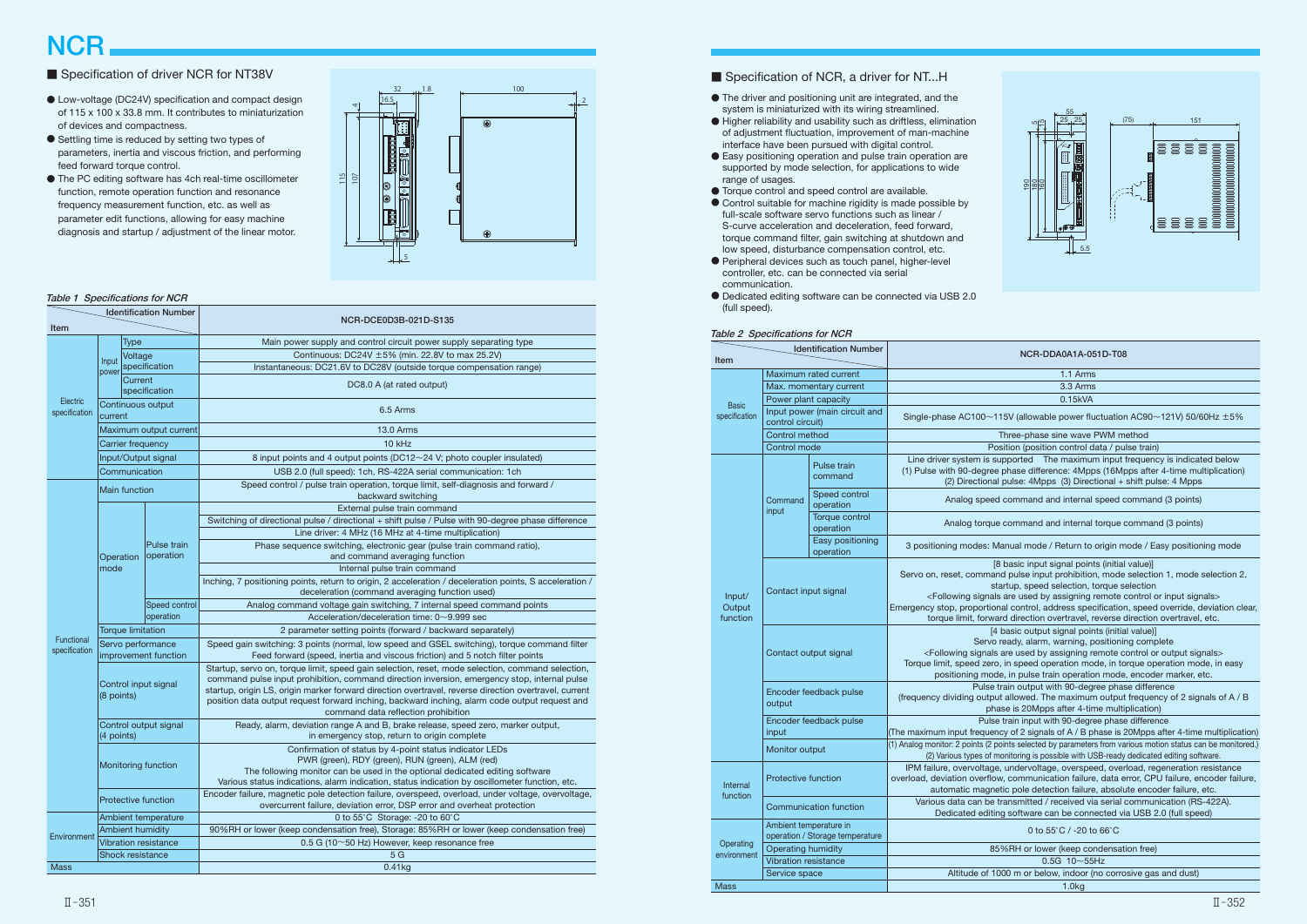# ADVA

# ■ Specifications for ADVA

# ■ Applicable model numbers

 NT series: NT55V, NT80V, NT...XZ, NT...XZH SA series: all model numbers LT series: all model numbers

- In addition to the conventional pulse train command input, high speed motion network EtherCAT is also supported.
- $\bullet$  10 input terminals, 6 output terminals, and analog input (0 to  $\pm$  10 V) can be controlled by intelligent terminals.
- The high controllability shortens the settling time, realizing further improvement of productivity.
- Machine diagnosis, startup and adjustment of linear motor can be easily performed thanks to parameter settings, monitor display, operation trace and automatic tuning function of the setup software.
- Used for setting, referencing, changing, printing and saving driver parameters.
- Allows for real-time monitoring of operational status and output status.
- Indicates speed and current, etc. on charts.
- Supports commissioning and gain tuning.

#### Table 4 Operating environment of the setup software

| <b>Item</b>                                             | Operating conditions                               |  |  |  |
|---------------------------------------------------------|----------------------------------------------------|--|--|--|
|                                                         | CPU: Pentium 4 1.8 GHz or higher                   |  |  |  |
| PC.                                                     | HDD free space: 1 GB or more                       |  |  |  |
|                                                         | Display resolution: 1024x768 or higher recommended |  |  |  |
|                                                         | Windows Vista 32-bit SP1                           |  |  |  |
| <b>OS</b>                                               | Windows 7 (32-bit, 64-bit)                         |  |  |  |
|                                                         | Windows 8 (32-bit, 64-bit)                         |  |  |  |
| Domark: Windows® is a registered tradomark of Microsoft |                                                    |  |  |  |

Remark: Windows® is a registered trademark of Microsoft Corporation in USA and other countries. Pentium is a registered trademark of Intel Corporation in USA and other countries.



Fig. 1 Operation trace function

### Table 3 Specifications for ADVA

| Identification number          |                                                              | ADVA-01NL                                                                                                                                                                                                                                                                                                                                                                                                                                                                                                                                                                                                                                                                                                                                                                           | ADVA-08NL                                  | ADVA-R5ML                                        |  |  |  |
|--------------------------------|--------------------------------------------------------------|-------------------------------------------------------------------------------------------------------------------------------------------------------------------------------------------------------------------------------------------------------------------------------------------------------------------------------------------------------------------------------------------------------------------------------------------------------------------------------------------------------------------------------------------------------------------------------------------------------------------------------------------------------------------------------------------------------------------------------------------------------------------------------------|--------------------------------------------|--------------------------------------------------|--|--|--|
| Item                           |                                                              | ADVA-01NLEC                                                                                                                                                                                                                                                                                                                                                                                                                                                                                                                                                                                                                                                                                                                                                                         | ADVA-08NLEC                                | <b>ADVA-R5MLEC</b><br>Single-phase AC100 to 115V |  |  |  |
|                                | Input power                                                  |                                                                                                                                                                                                                                                                                                                                                                                                                                                                                                                                                                                                                                                                                                                                                                                     | Single-phase / Three-phase AC 200 to 230 V |                                                  |  |  |  |
| Basic specification            |                                                              | 50 / 60Hz                                                                                                                                                                                                                                                                                                                                                                                                                                                                                                                                                                                                                                                                                                                                                                           |                                            | 50 / 60Hz                                        |  |  |  |
|                                | Rated current /<br>momentary current                         | 1.2Arms / 3.6Arms                                                                                                                                                                                                                                                                                                                                                                                                                                                                                                                                                                                                                                                                                                                                                                   | 1.2Arms / 3.6Arms                          |                                                  |  |  |  |
|                                | Power plant capacity                                         | 0.3kVA                                                                                                                                                                                                                                                                                                                                                                                                                                                                                                                                                                                                                                                                                                                                                                              | 1.3kVA                                     |                                                  |  |  |  |
|                                | Protective structure (1)                                     | Semi-enclosed IP20                                                                                                                                                                                                                                                                                                                                                                                                                                                                                                                                                                                                                                                                                                                                                                  |                                            |                                                  |  |  |  |
|                                | Control mode                                                 | Position control / Speed control / Thrust force control                                                                                                                                                                                                                                                                                                                                                                                                                                                                                                                                                                                                                                                                                                                             |                                            |                                                  |  |  |  |
|                                | Speed command                                                | Analog input: 0 to $\pm$ 10 V / Maximum speed (gain configurable)<br><b>EtherCAT</b><br>or                                                                                                                                                                                                                                                                                                                                                                                                                                                                                                                                                                                                                                                                                          |                                            |                                                  |  |  |  |
|                                | Thrust force command                                         | Analog input: 0 to $\pm$ 10 V / Maximum thrust force (gain configurable)<br><b>EtherCAT</b><br>or                                                                                                                                                                                                                                                                                                                                                                                                                                                                                                                                                                                                                                                                                   |                                            |                                                  |  |  |  |
|                                | Position command                                             | Line driver signal: 20 Mpps (non-isolated input / after 4-time multiplication)<br><b>EtherCAT</b><br>$\alpha$ r<br>Open collector signal: 2 Mpps (isolated input / after 4-time multiplication)                                                                                                                                                                                                                                                                                                                                                                                                                                                                                                                                                                                     |                                            |                                                  |  |  |  |
| Input/Output relation function | Contact input /<br>output                                    | [Input] Intelligent terminal selects 10 input terminal (6 input terminal for EtherCAT specification) function by parameter<br>DC12 / 24 V Contact signal / Open collector signal input (with internal DC24 V power supply)<br>[Output] Intelligent terminal selects 6 output terminal (4 output terminal for EtherCAT specification) function by parameter<br>(Open collector signal output: sink output)                                                                                                                                                                                                                                                                                                                                                                           |                                            |                                                  |  |  |  |
|                                |                                                              | Pulse train command specification: Five digit numeric display, five key push button / DIP switch (Modbus communication setting)                                                                                                                                                                                                                                                                                                                                                                                                                                                                                                                                                                                                                                                     |                                            |                                                  |  |  |  |
|                                | <b>Built-in operator</b>                                     | EtherCAT specification: 2-digit numeric display, DIP switch (node address setting for EtherCAT)                                                                                                                                                                                                                                                                                                                                                                                                                                                                                                                                                                                                                                                                                     |                                            |                                                  |  |  |  |
|                                | <b>External operator</b>                                     | Windows 7/8 (32-bit, 64-bit) PC can be connected (USB 2.0 full speed)                                                                                                                                                                                                                                                                                                                                                                                                                                                                                                                                                                                                                                                                                                               |                                            |                                                  |  |  |  |
|                                | Regenerative braking circuit                                 | Built-in                                                                                                                                                                                                                                                                                                                                                                                                                                                                                                                                                                                                                                                                                                                                                                            |                                            |                                                  |  |  |  |
|                                | Dynamic brake (2)                                            | Built-in (motion condition configurable)                                                                                                                                                                                                                                                                                                                                                                                                                                                                                                                                                                                                                                                                                                                                            |                                            |                                                  |  |  |  |
| Internal function              | Protective<br>function                                       | Overcurrent, overload, braking resistor overload, main circuit overvoltage, memory error, main circuit under voltage, CT failure, CPU error 1,<br>external trip (motor temperature error), servo ON ground detection, control circuit under voltage, servo amplifier temperature error, drive<br>prohibition error, power module failure, safety circuit failure, emergency shutdown, encoder failure, mismatch error, power reactivation<br>request, magnetic pole position estimation error, magnetic pole position estimation not executed, position deviation error, speed deviation<br>error, overspeed error, momentary power failure, main circuit power supply failure, drive range error<br>(network communication error, DC synchronization error, under voltage display) |                                            |                                                  |  |  |  |
| Operating environment          | Ambient temperature in operation/<br>Storage temperature (3) | $0 \sim 55^{\circ}$ C / $-10 \sim 70^{\circ}$ C                                                                                                                                                                                                                                                                                                                                                                                                                                                                                                                                                                                                                                                                                                                                     |                                            |                                                  |  |  |  |
|                                | <b>Operating humidity</b>                                    | 20 to 90% RH (keep condensation free)                                                                                                                                                                                                                                                                                                                                                                                                                                                                                                                                                                                                                                                                                                                                               |                                            |                                                  |  |  |  |
|                                | Vibration resistance (4)                                     | 5.9m/s <sup>2</sup> (0.6G) 10 to 55Hz                                                                                                                                                                                                                                                                                                                                                                                                                                                                                                                                                                                                                                                                                                                                               |                                            |                                                  |  |  |  |
|                                | Service space                                                | Altitude of 1000 m or below, indoor (no corrosive gas and dust)                                                                                                                                                                                                                                                                                                                                                                                                                                                                                                                                                                                                                                                                                                                     |                                            |                                                  |  |  |  |
|                                | <b>Mass</b>                                                  | 0.7kg                                                                                                                                                                                                                                                                                                                                                                                                                                                                                                                                                                                                                                                                                                                                                                               | 1.2kg                                      | 0.7kg                                            |  |  |  |

Notes(<sup>1</sup>) Protection method is compliant with JEM1030.

(<sup>2</sup>) Use the dynamic brake for emergency stop

(<sup>3</sup>) The storage temperature is the temperature during transportation.

(<sup>4</sup>) Compliant with JIS C60068-2-6:2010.

# ● Setup software

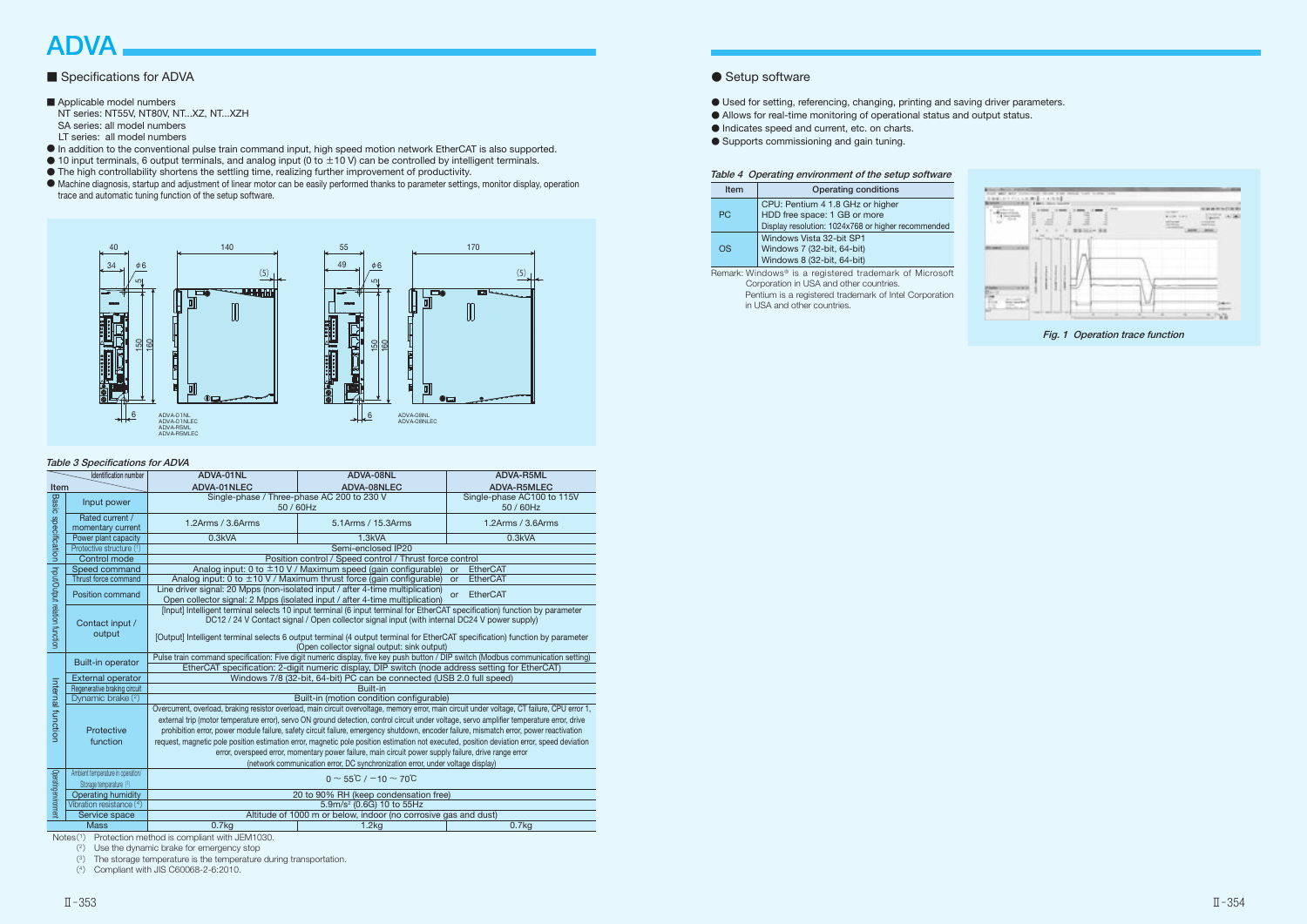# MR-J4

### ■ Specifications for MR-J4

- Applicable model numbers NT series: NT55V, NT80V SA series: all model numbers
- Supports SSCNET Ⅲ/H (high-speed serial bus). Higher speed and accuracy are realized by optical communication system.
- Servo gain adjustment, including machine resonance suppression filter, advanced vibration control II, and robust filter, can be completed simply by turning on the one-touch tuning function. Easy driving of the cuttingedge vibration suppression function allows the machine to produce its best performance.
- Machine diagnosis, startup and adjustment of linear motor can be easily performed thanks to parameter settings, monitor display and machine analyzer of the setup software (MR Configurator2).

By using the automatic tuning function of the setup software for ADVA, non-expert users can easily perform high-accuracy gain adjustment.

<Operating conditions>

Main body: NT55V25/05R + ADVA-01NL/NT55V25

 Carrying mass: 200g Speed: 500mm/s Positioning complete width: ±5μm Traveling distance: 10mm Acceleration/deceleration time: 12ms



### Fig. 2 Automatic tuning



|  | <b>MR-J4-10B-RJ</b> |  |
|--|---------------------|--|
|  |                     |  |

#### Table 5 Specifications for MR-J4

# ● Automatic tuning function

| <b>Identification Number</b><br>Item |                               |                                       | MR-J4-10B-RJ                                                                                                                                                                                                                                                                                                                                                                                       |
|--------------------------------------|-------------------------------|---------------------------------------|----------------------------------------------------------------------------------------------------------------------------------------------------------------------------------------------------------------------------------------------------------------------------------------------------------------------------------------------------------------------------------------------------|
|                                      |                               | <b>Rated voltage</b>                  | Three-phase AC170V                                                                                                                                                                                                                                                                                                                                                                                 |
|                                      | Output                        | <b>Rated current</b>                  | 1.1A                                                                                                                                                                                                                                                                                                                                                                                               |
|                                      | Main circuit<br>power         | Voltage /<br>Frequency                | Single-phase / Three-phase AC200-240V 50/60Hz                                                                                                                                                                                                                                                                                                                                                      |
|                                      |                               | Allowable power<br>fluctuation        | Single-phase / Three-phase AC170-264V                                                                                                                                                                                                                                                                                                                                                              |
|                                      | supply                        | Allowable<br>frequency<br>fluctuation | Within $\pm$ 5%                                                                                                                                                                                                                                                                                                                                                                                    |
| <b>Basic</b>                         |                               | Voltage /<br>Frequency                | Single-phase AC200-240V 50/60Hz                                                                                                                                                                                                                                                                                                                                                                    |
| specification                        | Control<br>circuit            | Allowable power<br>fluctuation        | Single-phase AC170-264V                                                                                                                                                                                                                                                                                                                                                                            |
|                                      | power<br>supply               | Allowable<br>frequency<br>fluctuation | Within $\pm$ 5%                                                                                                                                                                                                                                                                                                                                                                                    |
|                                      |                               | Power<br>consumption                  | 30W                                                                                                                                                                                                                                                                                                                                                                                                |
|                                      | Power supply for interface    |                                       | DC24V $\pm$ 10% (required current capacity: 0.3A (includes CN8 connector signal))                                                                                                                                                                                                                                                                                                                  |
|                                      |                               | Structure (protection class)          | Natural air cooling and opening (IP20)                                                                                                                                                                                                                                                                                                                                                             |
|                                      | Control method                |                                       | Sine wave PWM control/current control method                                                                                                                                                                                                                                                                                                                                                       |
|                                      |                               | Machine end encoder interface         | Mitsubishi high-speed serial communication / ABZ-phase differential input signal                                                                                                                                                                                                                                                                                                                   |
| Input/Output                         | Encoder output pulse          |                                       | Supported (ABZ-phase pulse)                                                                                                                                                                                                                                                                                                                                                                        |
| function                             | Analog monitor                |                                       | 2 <sub>ch</sub>                                                                                                                                                                                                                                                                                                                                                                                    |
|                                      | <b>Communication function</b> |                                       | USB: connection with personal computer, etc. (MR Configurator2 supported)                                                                                                                                                                                                                                                                                                                          |
|                                      | <b>Dynamic brake</b>          |                                       | Built-in                                                                                                                                                                                                                                                                                                                                                                                           |
| Internal<br>function                 | Protective function           |                                       | Overcurrent interrupt, regeneration overvoltage interrupt, overloading interrupt (electric<br>thermal), servomotor overheat protection, encoder error protection, regeneration error<br>protection, undervoltage protection, momentary power failure protection, overspeed<br>protection, excessive error protection, magnetic pole detection protection, linear<br>servo control error protection |
|                                      | Ambient temperature           |                                       | 0 to 55° C (keep freeze free), Storage: 20 to 65° C (keep freeze free)                                                                                                                                                                                                                                                                                                                             |
|                                      | <b>Ambient humidity</b>       |                                       | 90%RH or lower (keep condensation free),<br>Storage: 90%RH or lower (keep condensation free)                                                                                                                                                                                                                                                                                                       |
| Operating<br>environment             | Atmosphere                    |                                       | Indoor (no exposure to direct sun light), must be free from corrosive gas,<br>flammable gas, oil mist and dust                                                                                                                                                                                                                                                                                     |
|                                      | Altitude                      |                                       | 1 000m or lower                                                                                                                                                                                                                                                                                                                                                                                    |
| <b>Vibration resistance</b>          |                               |                                       | 5.9m/s <sup>2</sup> or less, 10Hz to 55Hz (X, Y, Z directions)                                                                                                                                                                                                                                                                                                                                     |
| <b>Mass</b>                          |                               |                                       | 0.8kg                                                                                                                                                                                                                                                                                                                                                                                              |